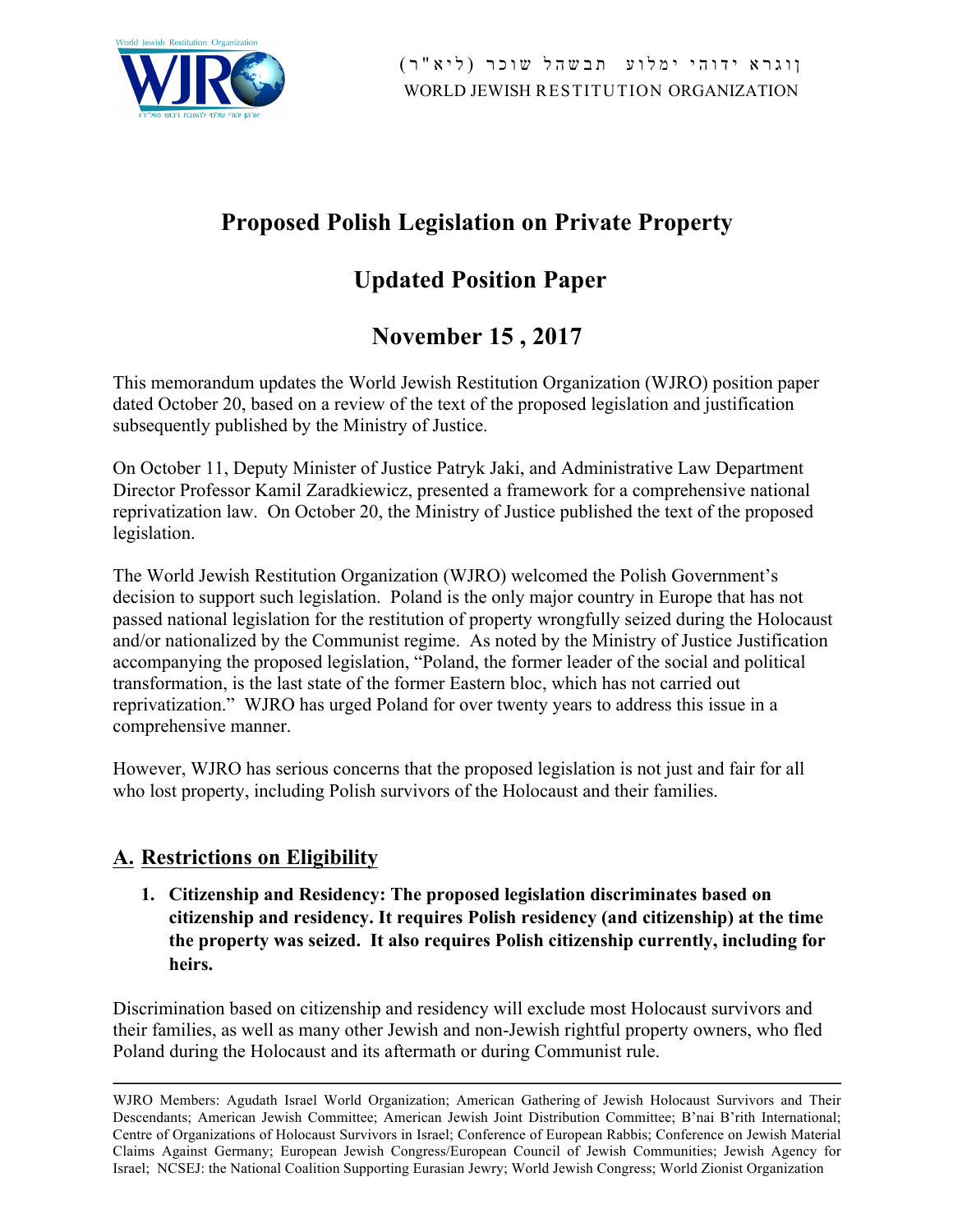The Communist authorities nationalized property between 1944 and 1962. By requiring residency, the legislation bars survivors who left Poland during the Holocaust or at any point before the property was nationalized.

Further, because most Holocaust survivors and their families do not currently hold Polish citizenship, even those Holocaust survivors who were still residents and citizens at the time their property was nationalized are still likely to be excluded based on the requirement of having current citizenship. Those who are entitled to apply for Polish citizenship would face undue obstacles, because Holocaust survivors often do not have birth certificates or other documents proving citizenship and many elderly survivors do not have the resources to pursue renewed Polish citizenship.

Indeed, the Terezin Declaration on Holocaust Era Assets, endorsed by 47 countries on June 30, 2009, calls for countries to address private property claims in a "nondiscriminatory manner". Guidelines and Best Practices issued the following year pursuant to the Terezin Declaration provided that the claims process for private property should be "non-discriminatory, inter alia by encouraging solutions to overcome citizenship and residency requirements".

## **2. Heirs: The proposed legislation bars claims by heirs other than spouses and first line heirs (i.e. children, grandchildren).**

The restriction of heirs' eligibility creates an unprecedented exception to existing Polish succession rules and deprives heirs of their lawfully inherited property rights. This restriction is particularly harmful for heirs of victims of the Holocaust. Because approximately 90% of Poland's Jewish population was murdered during the Holocaust, the heirs to many Jewish properties are not spouses or linear heirs.

# **3. Companies: The legislation prevents people from filing claims for their companies.**

Individual property owners and their heirs should not be excluded from filing claims for their property simply because their property was owned through shares in a pre-war company. In prewar Poland property was owned both by natural people and companies. Many companies were family companies with family members as the shareholders.

# **4. Bilateral Agreements: The existence of a postwar bilateral agreement should not prevent people from filing claims under the legislation.**

An exclusion based on the bilateral agreements made by the former Communist Polish government – regardless of whether the person benefited from the bilateral agreement – unfairly bars Holocaust survivors and their families, as well as other Jewish and non-Jewish rightful property owners, from filing claims. This impacts citizens of countries with some of the largest populations of Holocaust survivors and others of Polish heritage – including Canada, France, Sweden, the United Kingdom, United States and other countries.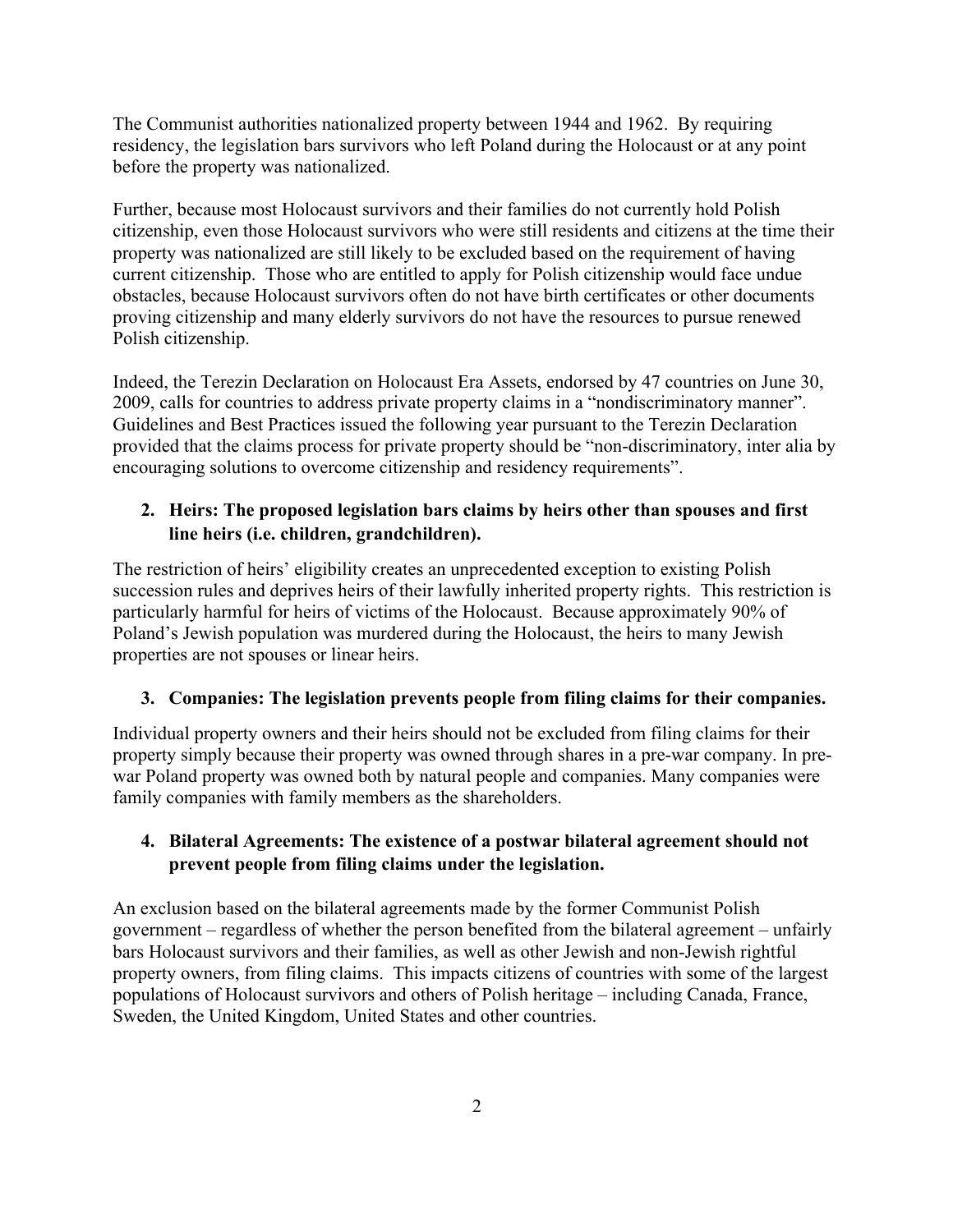Most Holocaust survivors and other property owners were not eligible to benefit from the bilateral agreements because they were not yet citizens of their new country at the time that their property in Poland was taken.

People who received damages, or were entitled to claim for damages, from foreign states as a result of the bilateral agreements should not be excluded from the proposed legislation. Indeed, there may be a significant number of individuals who were entitled to, but did not, claim under such agreements because they were unaware of them and who did not receive any award. The legislation should provide that such people are eligible to apply for compensation, but that such compensation will be reduced by whatever actual payment was previously received.

# **B. Exclusions of Types of Properties**

#### **1. "Lawful" Expropriations: The legislation would have the effect of ratifying the Communist regime's "lawful" expropriations.**

The legislation, as currently worded, ratifies the Communist regime's "lawful" expropriations. It limits compensation to cases in which the Communist expropriation was "in gross violation of law or without a legal basis." This excludes many property owners whose property was expropriated using lawful means. As a result, the legislation would uphold and validate a large percentage of wrongful nationalizations that took place in Poland. This would largely undermine the whole purpose of the legislation.

#### **2. Warsaw: The legislation does not enable claimants to seek compensation when they did not file claims under the Warsaw Decree.**

The legislation expressly provides that a person is eligible to file a claim if he or she did not timely file an application for the temporary ownership right under the Warsaw Decree. However, in practice such a person would not be able to seek compensation under the legislation because his or her property was expropriated "lawfully." Under the Warsaw Decree the expropriation of property was lawful when a person failed to file an application before the statutory period expired.

#### **3. Public Purpose: Claimants cannot receive compensation if their property was intended for public purpose andor currently is intended for public purpose.**

The wording of the proposed legislation is not entirely clear, but it appears to deny claimants compensation for the confiscation of their property based on the Communist authorities' intended use of the property and the current use of the property for public purpose – a broad and ambiguous category. While protections for property in public use may be justified in cases of inkind restitution – such as to protect a public school or hospital – the intended andor current use of the property is not a reason to deny compensation.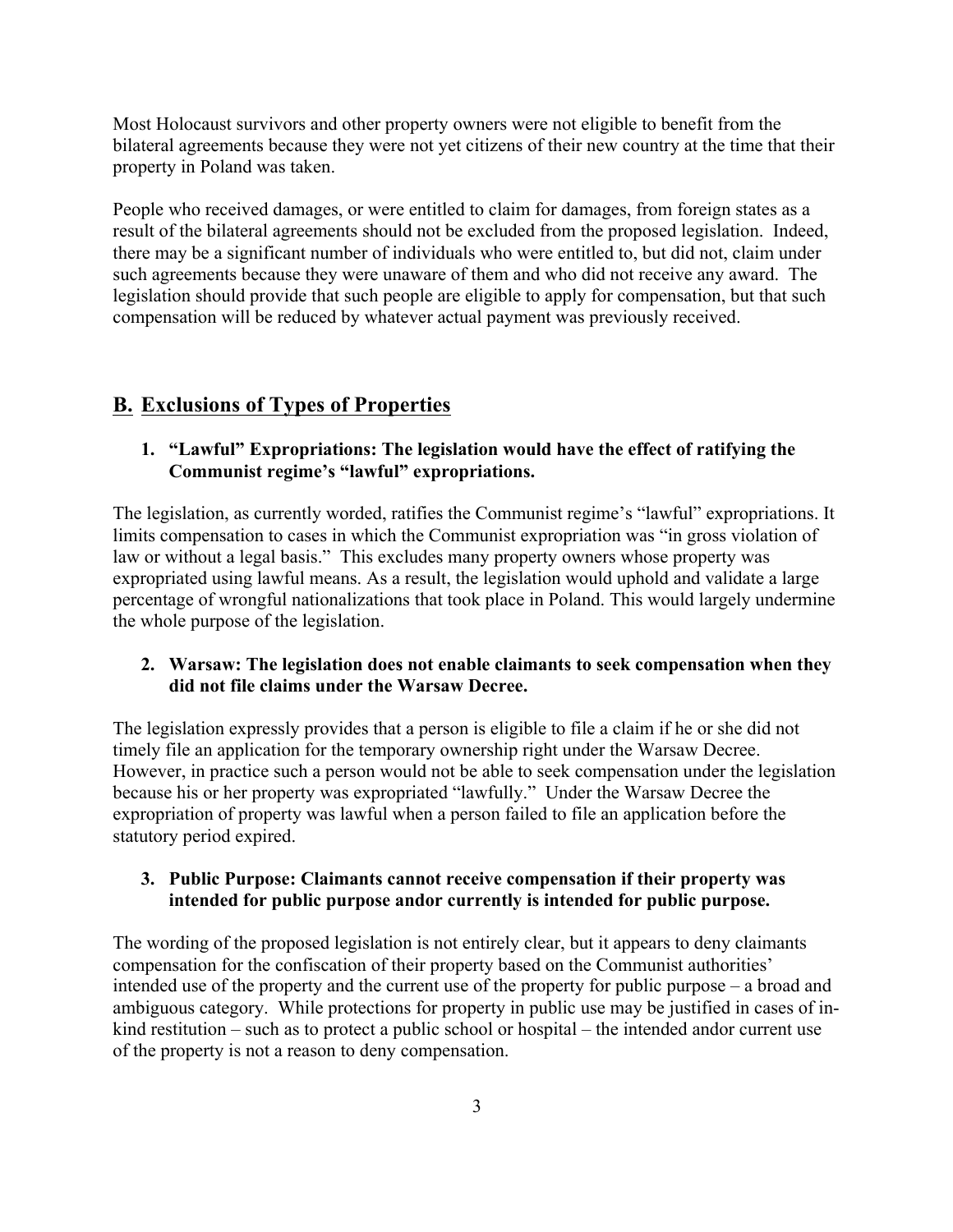#### **4. Exclusion of Industrial, Agrarian, and Forest Properties**

The legislation excludes properties expropriated under the 1946 act on industrial nationalization, as well as agrarian and forest properties.

# **C. Procedural Issues**

#### **1. Claims Deadline: The legislation allows only 1 year for people to file claims.**

A one-year claims deadline is particularly difficult for Holocaust survivors and their families, as well as other property owners and their heirs living abroad. Claimants living around the world, many of whom left Poland without any documentation, need time to receive notice of the legislation, identify all heirs, obtain all required documents, and secure needed assistance for submitting claims. The legislation provides that applications filed after the deadline will not be considered, and that the deadline will not be reinstated. Accordingly, claimants who miss the deadline will lose their right to seek compensation.

## **2. Archives Access and Claims Procedures: The legislation should ensure that archives and the claims process are accessible for elderly claimants now living outside of Poland.**

The Terezin Declaration recognizes that claims processes should be "should be expeditious, simple, accessible, transparent, and neither burdensome nor costly to the individual claimant". The legislation should establish special administrative and procedural arrangements – such as liberalizing existing archive access and privacy restrictions – that recognize that most former owners of properties taken during and after the Second World War are elderly and many of their heirs have little or no knowledge of their property or of their family history. Without such arrangements, property owners living abroad would face severe practical impediments to pursuing claims.

Additionally, the proposed legislation contains specific procedural provisions that will pose difficulties for claimants, particularly those living outside of Poland. For example, a claimant is given a short period  $-14$  days  $-$  to accept compensation from the delivery of a decision confirming the right to compensation. Failure to meet this short deadline results in complete waiver of the right to compensation. Similarly, the legislation provides exclusive jurisdiction to Polish courts in matters of the inheritance of the right to compensation. This poses a particular challenge to foreign claimants, and is incompatible with European Union succession regulations. Additionally, an applicant filing via proxy must provide a power of attorney with a notarized signature – while the normal rule is that a power of attorney, without notarization, is sufficient to represent a person in administrative proceedings. Recognition of decisions of foreign courts and facilitating signature of documents and other required administrative steps is essential to ensuring an accessible process for claimants living outside Poland.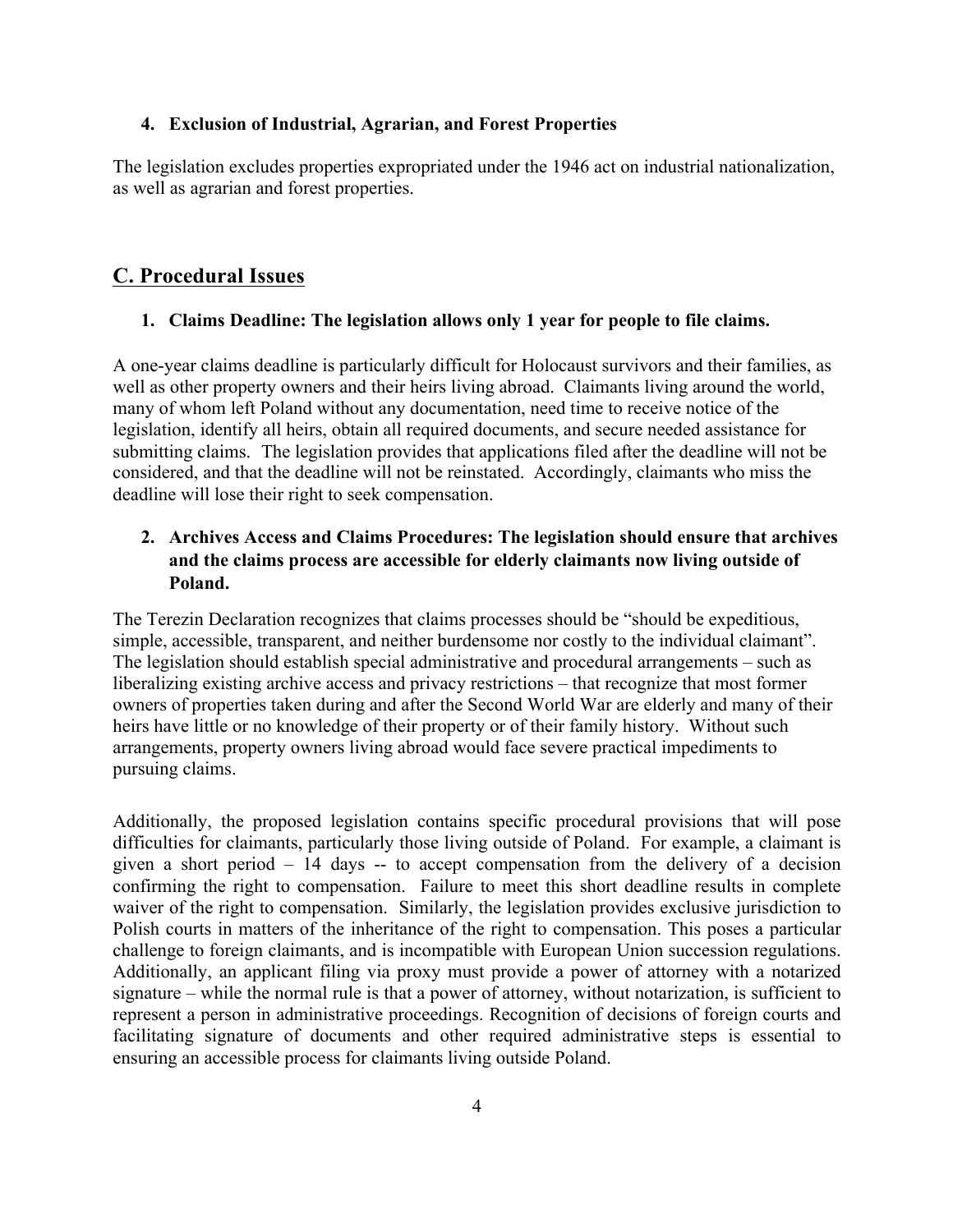#### **3. Pending Proceedings: The legislation would terminate all pending proceedings.**

The legislation would discontinue all proceedings pending before administrative bodies or courts related to the expropriation of property. This would include cases that are in the final stage after claimants undertook the longstanding, time-consuming, and costly process of research of documents and succession proceedings. These claimants have a legitimate expectation in their claims, and termination of the claims would deprive them of their property right.

# **D. Financial Issues**

## **1. Restitution/Compensation: The legislation does not permit restitution of properties and does not provide "genuinely fair and adequate compensation".**

The Terezin Declaration's Guidelines and Best Practices provides: "Restitution in rem is a preferred outcome, especially for publicly held property. When in rem restitution is not feasible or not possible without expropriating third persons' property, other acceptable solutions may include substituting property of equal value or paying genuinely fair and adequate compensation."

# **2. Timing of Compensation: The legislation should prioritize timing of payments based on age and/or status as victims of persecution.**

The proposed legislation provides compensation over a number of years. Holocaust survivors and other victims of persecution, who have waited many years for restitution or compensation cannot afford to wait longer and should have priority in the scheduling of compensation payments.

# **E. Movable Cultural Property Issues**

## **1. The legislation only covers movable cultural property expropriated at the same time as the expropriation of real property.**

Under the proposed legislation, it is only possible to seek restitution of movable cultural property that was taken together with expropriated real property. In practice, the provisions on movable cultural property would only cover movable property taken from palaces and manor houses expropriated under the 1944 Land Reform Decree – properties listed as cultural properties or monuments.

The legislation would thus exclude the vast majority of movable cultural property taken from Jewish owners during the Holocaust – either because the property was taken prior to 1944 or